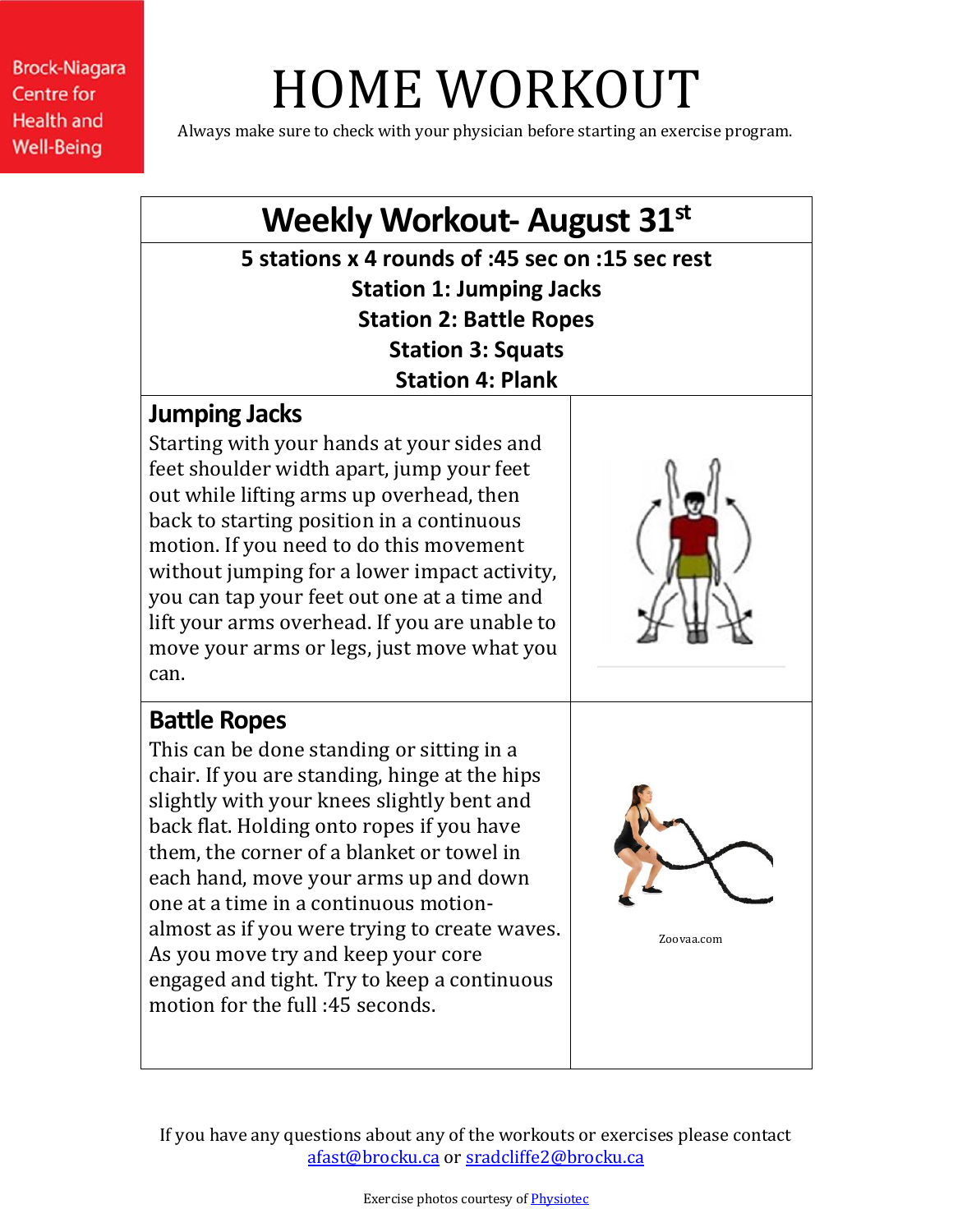# HOME WORKOUT

Always make sure to check with your physician before starting an exercise program.

#### **Squats**

Start in a standing position with feet about shoulder width apart. Push your hips back and bend your knees to 90 degrees. If you need to sit down to a chair you can. Try to keep your chest up by looking forward. Focus on keeping your knees out core tight.



### **Plank**

Start up on your hands or forearms shoulder width apart with your feet back so your body is in a straight line. Keep your back flat and try to prevent your hips from dropping down. Tighten your core and imagine bringing your bellybutton to your spine and hold this position.

To modify, you can drop your knees to the ground, lean against a wall, table or chair while still maintaining a straight line for body position. Make sure if you lean against something it is in a secure position and will not move.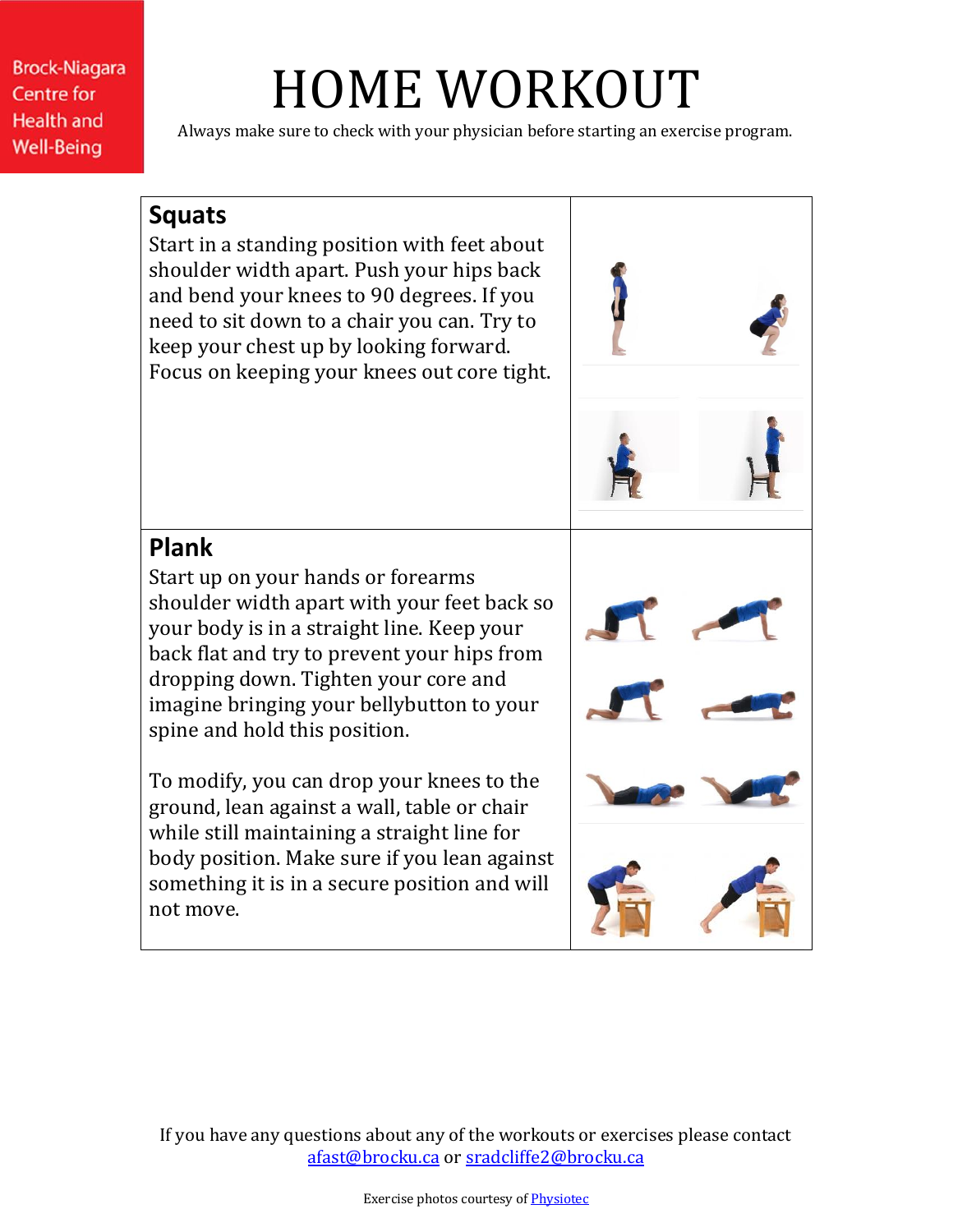# HOME WORKOUT

Always make sure to check with your physician before starting an exercise program.